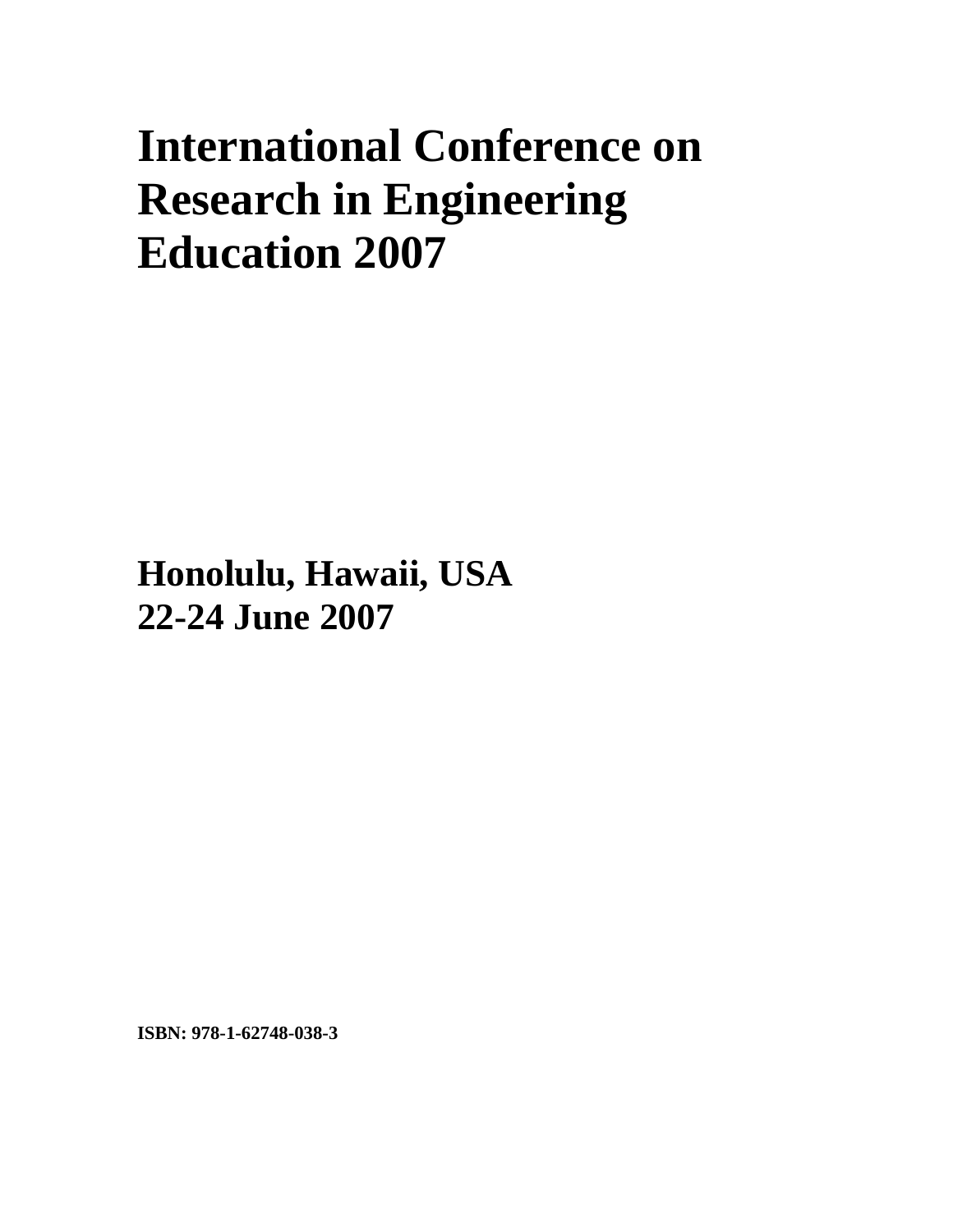**Printed from e-media with permission by:** 

Curran Associates, Inc. 57 Morehouse Lane Red Hook, NY 12571



**Some format issues inherent in the e-media version may also appear in this print version.** 

Copyright© (2007) by Research in Engineering Education Network All rights reserved.

Printed by Curran Associates, Inc. (2013)

For permission requests, please contact Research in Engineering Education Network at the address below.

Research in Engineering Education Network c/o Roger Hadgraft, RMIT University 57 3 29 Lygon & Queensberry Melbourne Australia

http://grou.ps/reen

roger.hadgraft@rmit.edu.au

## **Additional copies of this publication are available from:**

Curran Associates, Inc. 57 Morehouse Lane Red Hook, NY 12571 USA Phone: 845-758-0400 Fax: 845-758-2634 Email: curran@proceedings.com Web: www.proceedings.com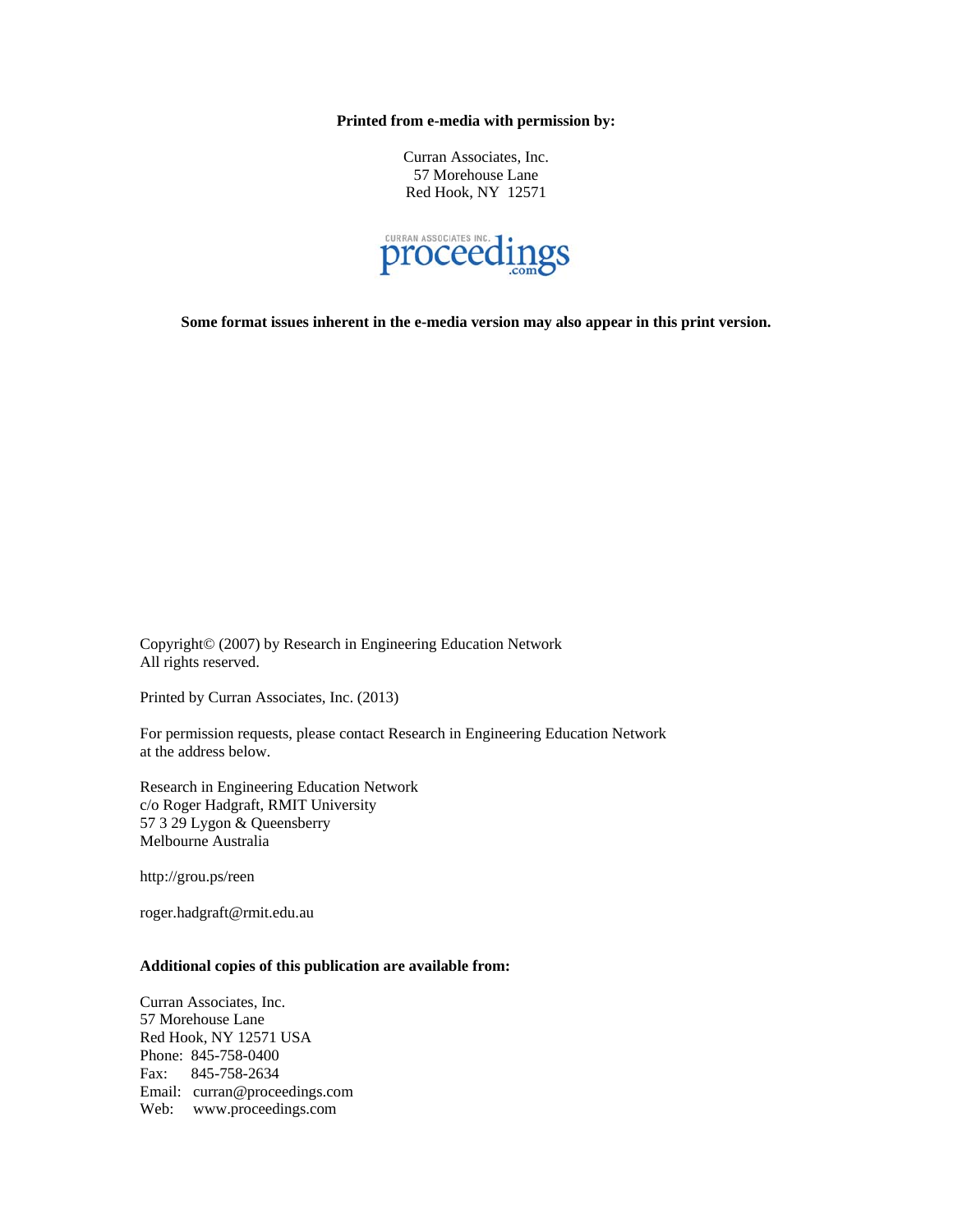# **TABLE OF CONTENTS**

## **ENGINEERING LEARNING MECHANISMS**

| Assessing Conceptual Transfer of Phase Behavior from the Domain of Chemistry to the Domain of                                                                                             |  |
|-------------------------------------------------------------------------------------------------------------------------------------------------------------------------------------------|--|
|                                                                                                                                                                                           |  |
| Stephen J. Krause                                                                                                                                                                         |  |
|                                                                                                                                                                                           |  |
| Jeffrey L. Newcomer, Paul S. Steif                                                                                                                                                        |  |
|                                                                                                                                                                                           |  |
| Cynthia J. Atman, Robin S. Adams, Monica E. Cardella, Jennifer Turns, Susan Mosborg, Jason Saleem                                                                                         |  |
|                                                                                                                                                                                           |  |
| Kathleen A. Harper, Zachary D. Hite, Richard J. Freuler, John T. Demel, Thomas M. Foster                                                                                                  |  |
| <b>Composition of Compound Problems and Transitions within Compound Problems: Workplace</b>                                                                                               |  |
|                                                                                                                                                                                           |  |
| Johannes Strobel                                                                                                                                                                          |  |
|                                                                                                                                                                                           |  |
| Chris Beeman, Caroline Baillie                                                                                                                                                            |  |
|                                                                                                                                                                                           |  |
| Roman Taraban, Alli Definis, Ashlee G. Brown, Edward E. Anderson, M. P. Sharma                                                                                                            |  |
| Understanding Undergraduate Students' Conceptions of A Core Nanoscience Concept: Size and Scale  162<br>Gregory Light, Su Swarat, Eun Jung Park, Denise Drane, Emma Tevaarwerk, Tom Mason |  |

## **ENGINEERING LEARNING SYSTEMS I**

| A. Kolmos, J. E. Holgaard                                                                                                                                                    |  |
|------------------------------------------------------------------------------------------------------------------------------------------------------------------------------|--|
|                                                                                                                                                                              |  |
| Roger G. Hadgraft, Jennifer L. Goricanec                                                                                                                                     |  |
| Conceptual Understanding in Introductory Electronics: An Exploratory Problems-Based Approach 226<br>José Manuel Nunes De Oliveira, João Pedro Estima De Oliveira, John Cowan |  |
| Critical Aspects for Learning in an Electric Circuit Theory Course - An Example of Applying                                                                                  |  |
| Learning Theory and Design-based Educational Research in Developing Engineering Education  240<br>Anna-Karin Carstensen, Jonte Bernhard                                      |  |
| Daria Kotys-Schwartz, Lawrence Carlson, Derek Reamon                                                                                                                         |  |
| Lawrence Whitman, Barbara Chaparro                                                                                                                                           |  |
| The Effectiveness of Peer Teaching on Student Achievement, Conceptual Understanding and                                                                                      |  |
|                                                                                                                                                                              |  |
| Margaret J. Pollock                                                                                                                                                          |  |

## **ENGINEERING LEARNING SYSTEMS II**

| <b>Improving Engineering Student Retention through Hands-On, Team Based, First-Year Design</b> |     |
|------------------------------------------------------------------------------------------------|-----|
|                                                                                                | 329 |
| Daniel W. Knight, Lawrence E. Carlson, Jacquelyn F. Sullivan                                   |     |
|                                                                                                |     |
| Deborah Kilgore, Cynthia J. Atman, Ken Yasuhara, Theresa J. Barker, Andrew Morozov             |     |
| A Systemic Model of Development: Strategically Enhancing Students' Cognitive, Psychomotor,     |     |
|                                                                                                |     |
| Linda Vanasupa, Jonathan Stolk, Trevor Harding, Richard Savage                                 |     |
|                                                                                                |     |
| Krista Donaldson, Sheri Sheppard                                                               |     |
|                                                                                                |     |
| D. M. Fraser, R. Pillay, L. Tjatindi, J. M. Case                                               |     |